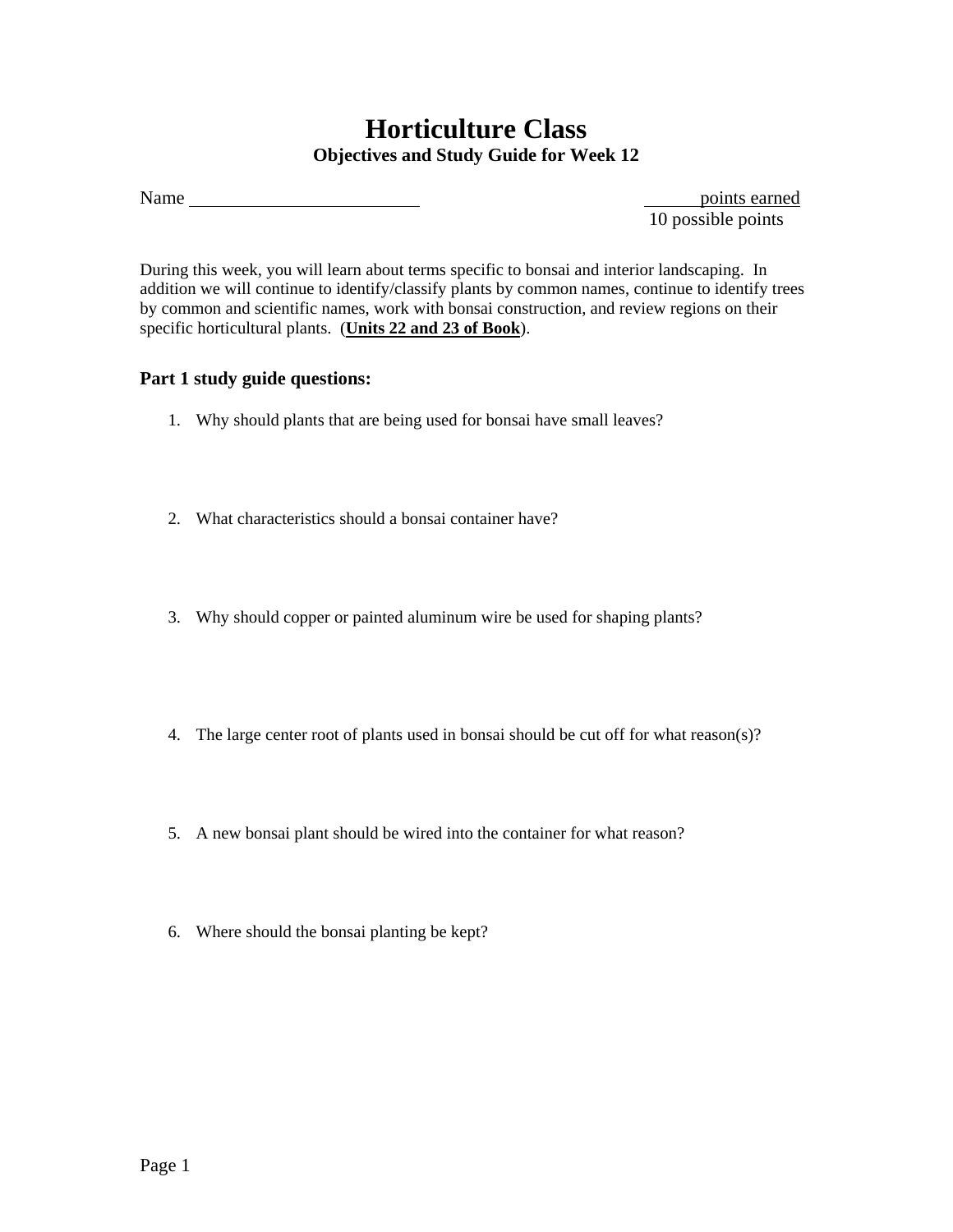- 7. Why are bonsai plantings re-potted?
- 8. What are the characteristics of plants that are best to use in bonsai?
- 9. What process develops the rugged miniature shape characteristic of bonsai?
- 10. What does bonsai mean?
- 11. What is the first step in determining the shape of a plant in bonsai?
- 12. What are the eight steps in the construction of a bonsai?

13. According to the reading from the book, what are the major concerns in caring for interior plants?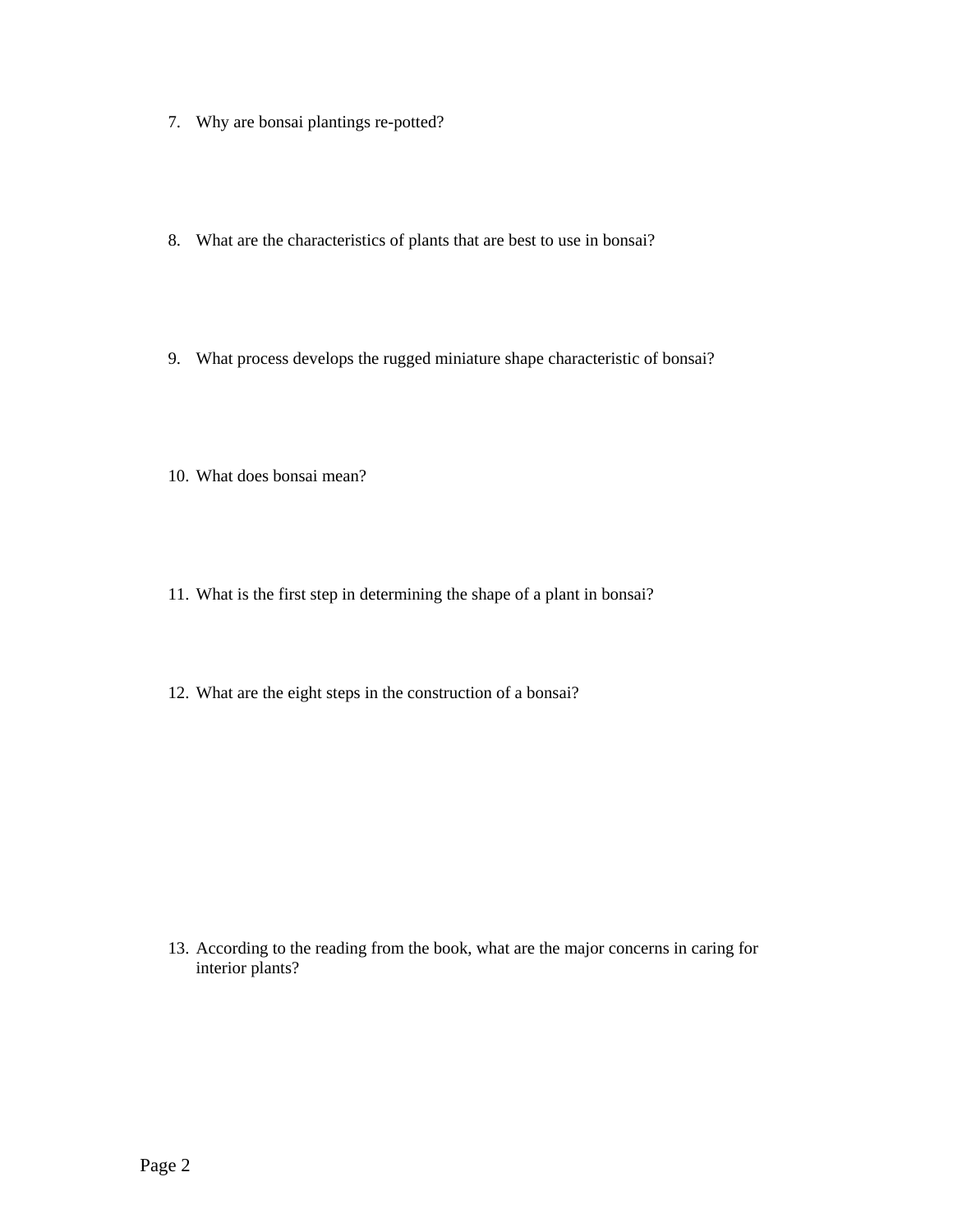14. A good indoor plant potting mixture should include?

- 15. What happens when an indoor plant is overwatered?
- 16. How much cooler should the nighttime temperature be than the daytime temperature?
- 17. How can humidity be increased around indoor plants?
- 18. What type of soil mixture do azeleas need?
- 19. What is the genus name of the croton?
- 20. The Spathiphyllum grows best in what type of light?
- 21. The common name of the 'Hedra helix' plant is?
- 22. List three common insects affecting indoor plants